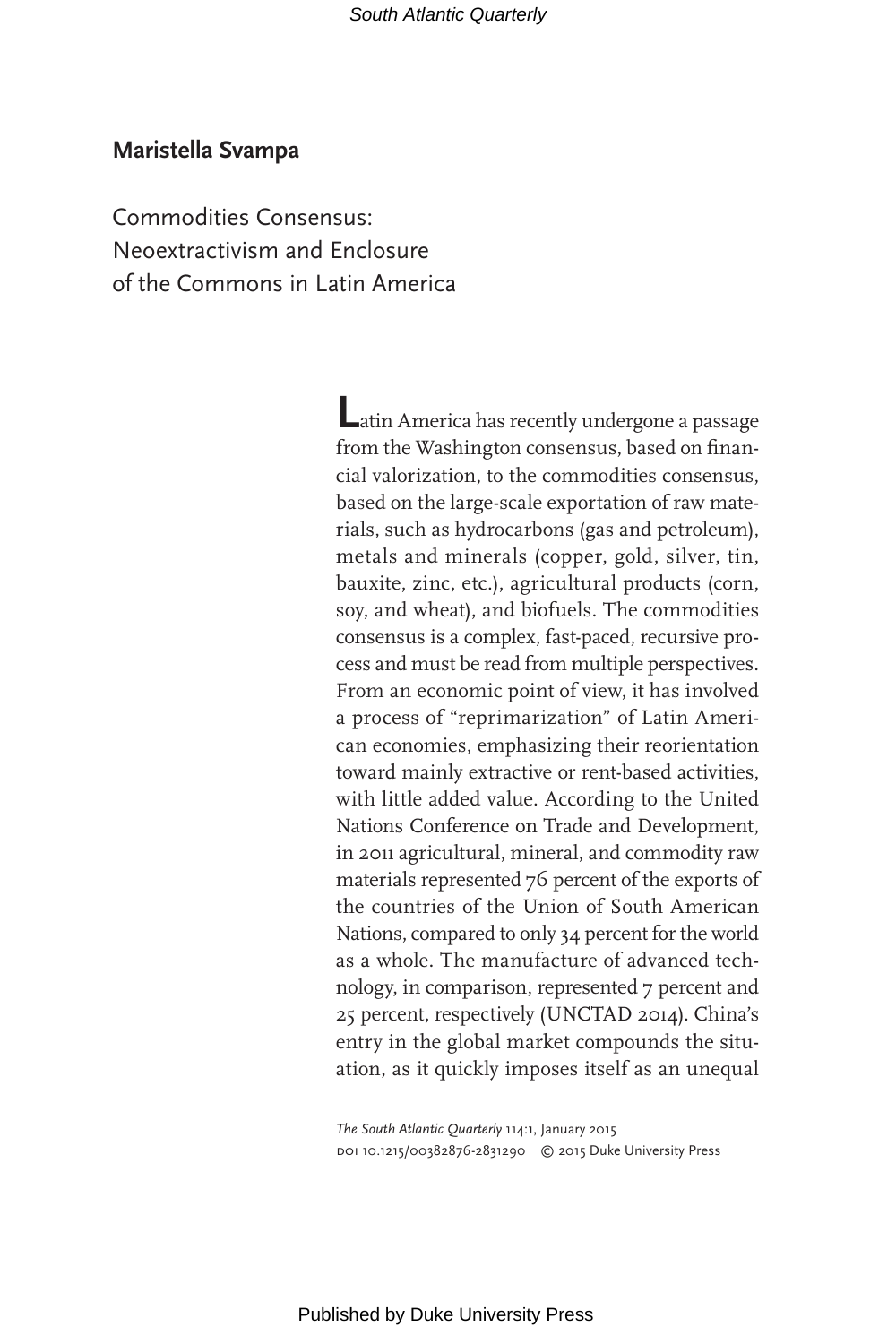partner in respect to commercial exchange with different countries of the region (Rodríguez 2014).

From a social point of view, the commodities consensus deepens the dynamic of dispossession—to use the expression popularized by David Harvey (2004)—the dispossession and accumulation of land, resources, and territories, principally by large corporations, in multiscalar alliances with different governments. It is not by chance that the critical literature on Latin America considers these processes to consolidate neoextractivist development (cf. Acosta 2010b; Dávalos 2013; Gudynas 2010; Machado Aráoz 2012; Svampa 2011, 2013b), which is usually defined as the pattern of accumulation based on the overexploitation of generally nonrenewable natural resources, as well as the expansion of capital's frontiers toward territories previously considered nonproductive. Developmentalist neoextractivism is characterized by large-scale enterprises, a focus on exportation, and a tendency for monoproduction or monoculture. Its emblematic figures include strip mining, the expansion of the petroleum and energy frontier (which also includes the exploitation of nonconventional gas or shale gas, using the questionable methodology of hydraulic fracturing or fracking), the construction of large hydroelectric dams, the expansion of the fishing and forestry frontier, and the generalization of the agribusiness model (soy and biofuels).

A key feature of neoextractivism is the immense scale of the projects, which says something about the size of the investment: they are capitalintensive, not labor-intensive, activities. For example, in the case of largescale mining, for every \$1 million invested, between 0.5 and 2 jobs are directly created (Colectivo Voces de Alerta 2011). In Peru, mining employs a mere 2 percent of the economically active population, compared to 23 percent in agriculture, 15 percent in retail, and almost 10 percent in manufacturing (Maquet 2013: 37).

In relation to the previous period of the Washington consensus, the current moment can be read in terms of ruptures as much as continuities. The Washington consensus placed financial valorization at the center of its agenda and included policies of adjustment and privatization, which redefined the state as a metaregulating agent (Santos 2007). Today the commodities consensus focuses on the massive implementation of extractive projects oriented toward exportation, establishing greater flexibility in the state's role. This tendency toward exportation allows for the coexistence of progressive governments, which question the neoliberal consensus, with governments that continue to deepen a neoliberal, conservative political framework.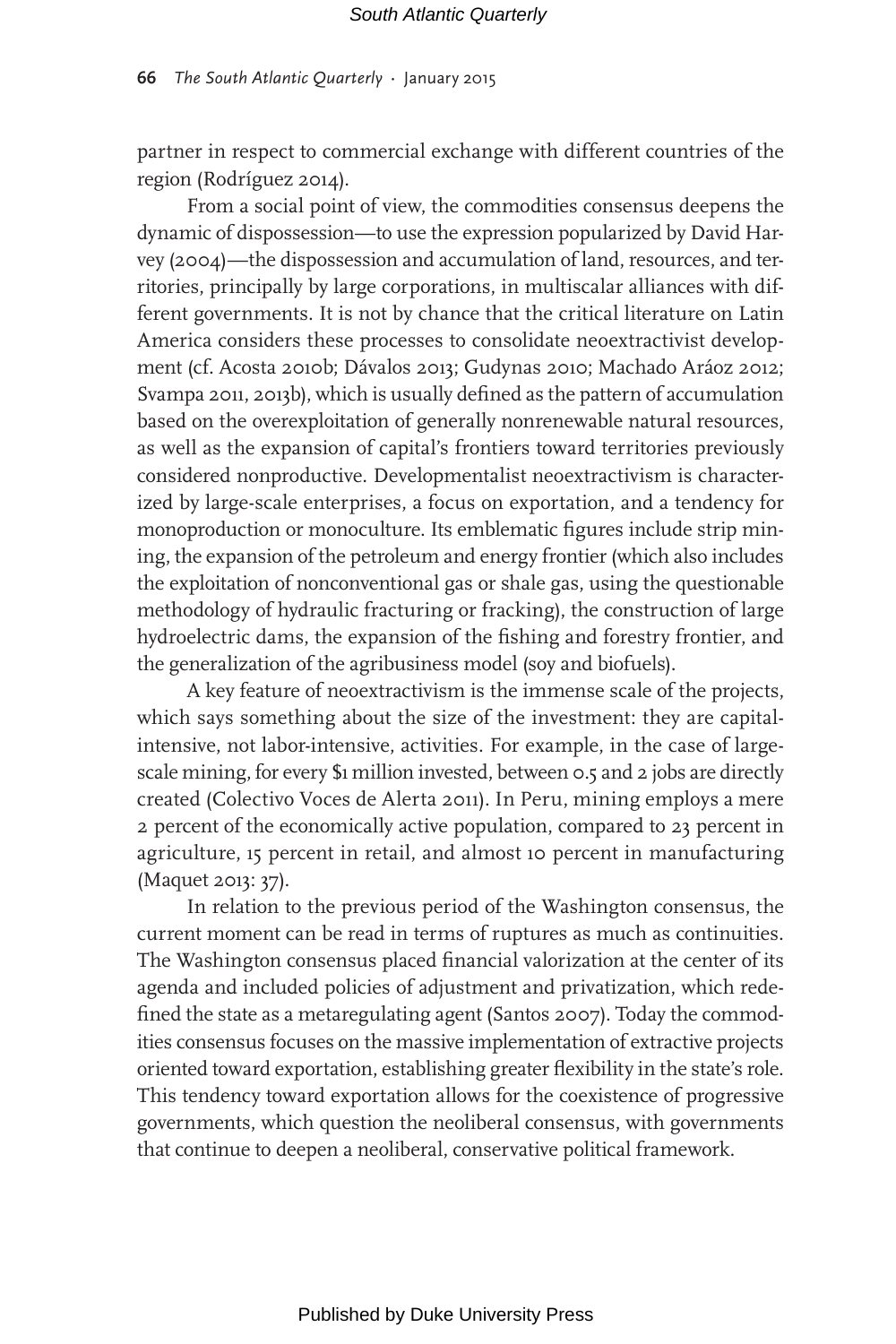Finally, the commodities consensus is built on the idea that there is tacit or explicit—agreement about the irrevocable or irresistible character of the current extractivist dynamic, resulting from growing global demand for raw materials. The aim is to limit collective resistance and close off the possibility for considering other notions of development and to install a comprehensive-historical threshold in regard to alternatives. Consequently, critical discourse or radical opposition is considered in terms of antimodernity, negating progress, "infantile ecologism," or even "colonial environmentalism" promoted by nongovernmental organizations (NGOs) or foreign agents.

In the vision of the progressive governments that support it, the commodities consensus is associated with the state's action as producer and regulator, as well as with funding social programs for the most vulnerable from extractivist rent. The state installs itself within a variable geometry, which means within a multi-actor scheme (marked by a complexification of civil society through social movements, NGOs, and other actors). At the same time, it operates in tight association with multinational capital, which plays an increasingly important role in Latin American economies. This association places clear limits on the national state's action and an inexorable threshold on the very demand for democratization of collective decision making by communities and populations affected by large extractive projects.

The Latin American setting illustrates the coupling not only of neodevelopmentalist extractivism and neoliberalism, as seen in the paradigmatic cases of Peru, Colombia, and Mexico, but also of neodevelopmentalist extractivism and progressivism, complicating the current problematic even more. The most paradoxical scenarios of the commodities consensus are those presented by Bolivia and Ecuador. In these countries, where there exist strong participatory processes, new concept horizons have been generated, such as the plurinational state, autonomy, *buen vivir* (living well), and the rights of nature, which appear in the Ecuadorian and Bolivian constitutions. However, with the consolidation of these regimes, other questions, linked to the deepening of neoextractivism, become central.

Whether in the crude language of dispossession (liberal neodevelopmentalism) or in pointing to the state's control of the surplus (progressive neodevelopmentalism), the current development model is based on an extractivist paradigm. It draws from the idea of "economic opportunities" or "comparative advantage" provided by the commodities consensus and deploys social imaginaries (the vision of El Dorado) that overstep the political-ideological borders constructed in the 1990s. These positions reflect the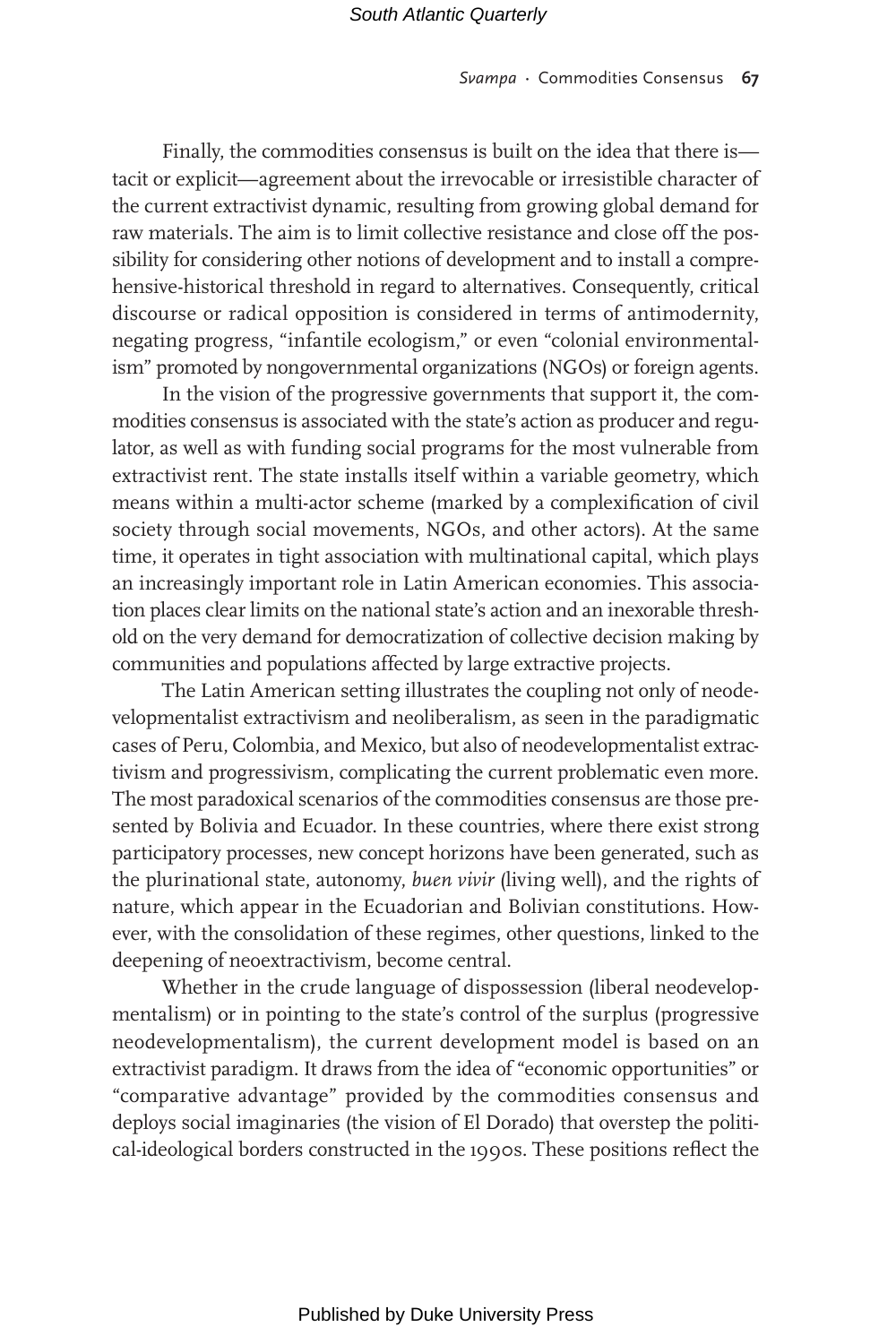tendency to consolidate a model of appropriation and exploitation of the commons, which advances on populations through a top-down logic, threatening the improvements in the field of participatory democracy and inaugurating a new cycle of criminalization and violation of human rights.

# **Conflict, Environmentalization of Struggles, and Bad Development**

One consequence of the current extractivist turn has been the explosion of social-environmental conflicts, visible in the strengthening of ancestral struggles for land by indigenous and campesino movements, as well as the emergence of new forms of mobilization and citizen participation focused on the defense of the common, biodiversity, and the environment.

By social-environmental conflicts, I refer to those linked to the access and control of natural resources and territory, which suppose divergent interests and values between opposing parties, in the context of a great asymmetry of power. These conflicts express different conceptions of territory, nature, and the environment as well as understandings of development and democracy. To the extent that multiple megaprojects tend to reconfigure the territory as a whole, they jeopardize not only preexisting social and economic forms but also the very scope of democracy, since they are imposed without the population's consent, generating strong divisions in society and a spiral of criminalization and repression of resistance.

The explosion of social-environmental conflicts parallels what Enrique Leff (2006: 28) calls "the environmentalization of indigenous and campesino struggles and the emergence of a Latin American environmental thinking." New social-environmental, rural and urban, multiclass struggles, characterized by an assembly format and an important demand for autonomy, were established in this context. The most novel element was the creation of a complex social fabric, characterized by the articulation between different actors: indigenous-campesino movements, social-environmental movements, environmental NGOs, networks of intellectuals and experts, and cultural collectives. These struggles recognize new languages for valuing territory and natural resources (Martínez-Alier 2003), leading to the emergence of expert knowledge independent from dominant discourses and the valorization of local knowledges, often with campesino-indigenous roots. Additionally, these languages of valorization have promoted new laws and norms and even legal frameworks seeking to construct an alternative environmental institutionality in opposition to current extractivist public policies and the dominant culture itself.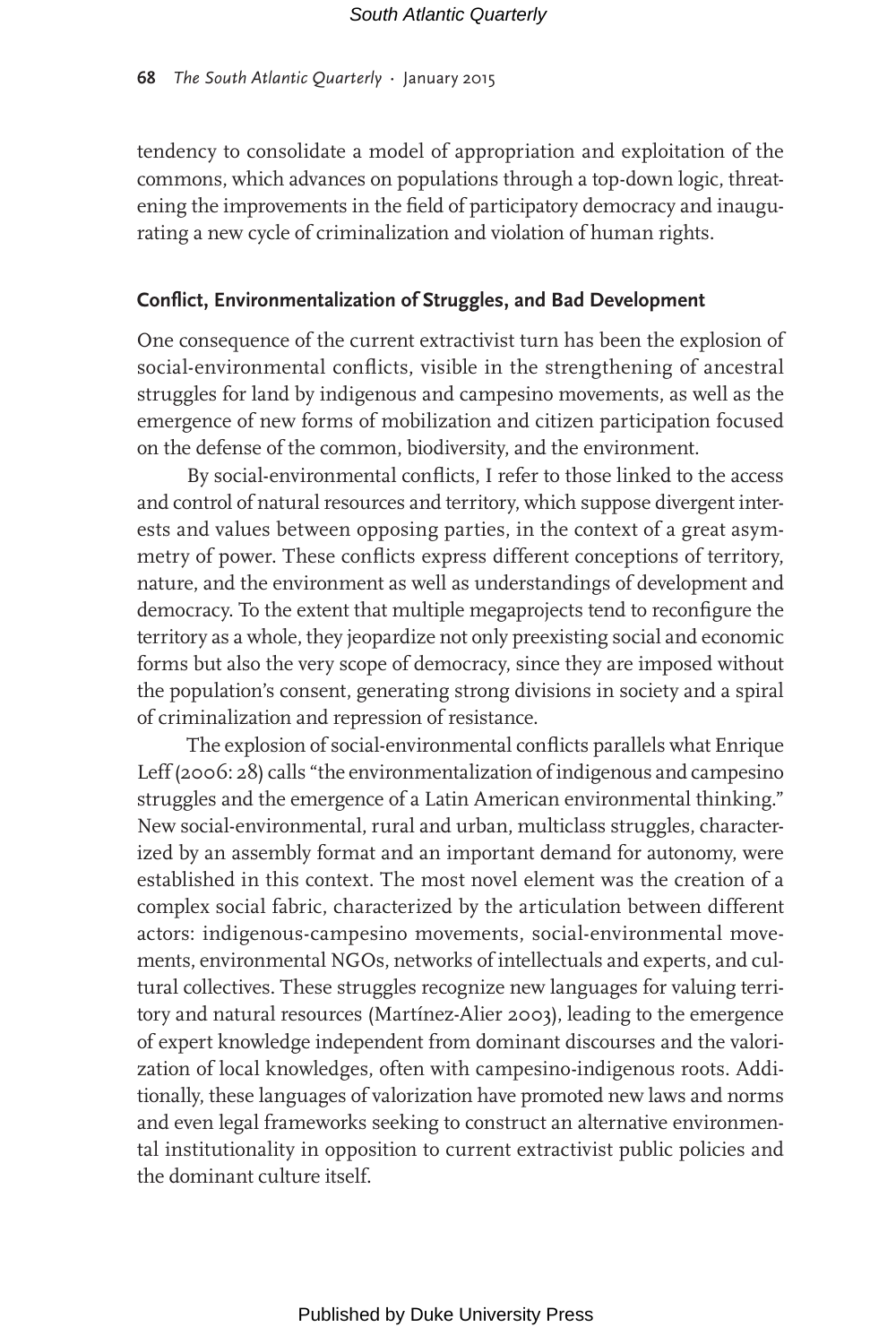Beyond the specific contexts (which depend on local and national settings), the dynamic of social-environmental struggles in Latin America gives rise to what has been called the ecoterritorial turn (Svampa 2012), a common language illustrating an innovative intersection between the indigenouscommunitarian and environmental discourses. The commons, food sovereignty, environmental justice, and *buen vivir* are among the topics emerging from this productive intersection between different frameworks, to which can be added the ecofeminist perspective. In this sense, it is possible to talk about the construction of common frames of collective action, which work not only as alternative diagrams of cooperation but also as producers of a collective subjectivity.

It is impossible to list all the self-organized national and regional environmental networks in Latin America today. Examples include the National Confederation of Communities Affected by Mining (started in Peru in 1999), the Union of Citizen Assemblies (formed in Argentina in 2006 to bring together grassroots organizations against megamining, the agricultural model, and, most recently, fracking), and the National Assembly of the Environmentally Affected (created in Mexico in 2008, organizing against megamining, hydroelectric power plants, savage urbanization, and large-scale industrial farming). A relevant transnational network is the Andean Coordinator of Indigenous Organizations, which has brought together organizations from Peru, Bolivia, Colombia, and Chile since 2006 to advocate for the creation of an environmental crimes tribunal. Finally, there are various research observatories dedicated to these topics, such as the Latin American Environmental Conflicts Observatory, created in 1991 with its headquarters in Chile, and the Latin American Mineral Conflicts Observatory (OCMAL), which started in 1997 and includes more than forty organizations, such as Ecological Action in Ecuador.

Of all the extractive industries in Latin America, large-scale metal mining faces the most opposition. Today not a single Latin American country with large-scale mining projects has been free of social conflicts pitting mining companies and governments against communities. According to OCMAL, there were 120 mining conflicts involving 150 affected communities in 2010; in 2012 there were 161 mining conflicts, including 173 projects and 212 affected communities. In February 2014, the number of conflicts had risen to 198, involving 297 affected communities and 207 projects. The countries with the largest number of conflicts are Peru (34), Chile (34), Mexico (29), Argentina (26), Brazil (20), Colombia (12), and Ecuador (7). Six conflicts are cross-border struggles (OCMAL 2011).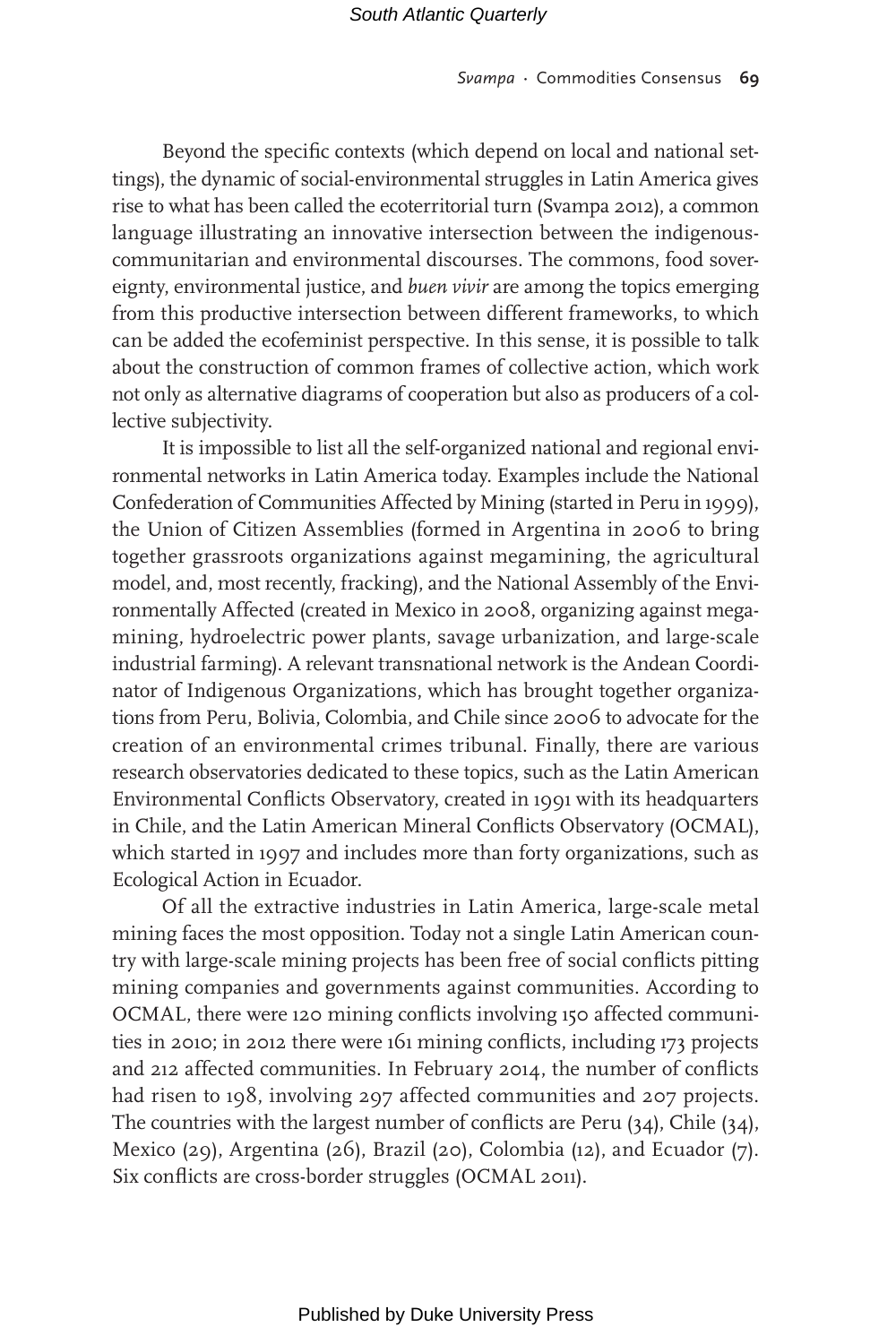This context of conflict directly or indirectly contributes to the judicialization of social-environmental struggles and human rights violations, including the murder of activists in some countries. For example, in intense repressive episodes in Panama at the beginning of 2012, two members of the Ngäbe-Buglé indigenous community lost their lives. In Peru, since Ollanta Humala's inauguration in July 2011, repression has claimed twenty-five lives, mainly in the Cajamarca region, where residents are mobilizing against the Conga Project, a mining enterprise that threatens to destroy important water sources.

However, criminalization and repression are not the exclusive prerogatives of conservative governments. In Argentina, after ten years of local conflicts related to megamining, made invisible by the governments of Néstor and Cristina Kirchner, a popular uprising in Famatina, a small locality in the country's north, put the issue on the national agenda in January 2012. However, after Cristina Kirchner's government explicitly expressed its support of megamining, the mining problematic was again contained in the provinces. A repressive wave that reached its height in Catamarca (with seven repressive episodes in 2012) followed. Additionally, policies of harassment and murder, linked to the expansion of the soy frontier and landgrabs, constantly affect indigenous peoples, as is emblematically illustrated by the Qom community, in the province of Formosa, where six deaths have occurred under suspicious circumstances since November 2010. Another noteworthy case is Rafael Correa's government in Ecuador, which under the guise of laws against "sabotage and terrorism" has processed 213 people, many of them linked to resistance against megamining.

A large part of the Latin American Left and progressive populism has maintained a productivist vision of development, which tends to privilege the conflict between capital and labor, minimizing or giving little attention to new social struggles concentrated on territory and the commons. In this political-ideological framework dominated by the productivist vision, the current dynamic of dispossession becomes a nonconceptualizable blind spot. Social-environmental problematics are considered secondary or expendable in the light of the severe problems of poverty and exclusion in Latin American societies. Although the Latin American Left has undergone a process of revalorization of the communitarian-indigenous matrix in recent decades, it still adheres to a productivist vision of development, tightly linked to the ideology of progress and confidence in the expansion of productive forces.

Progressive governments seek to justify extractivism by affirming it as the path that allows the state to generate revenue, which is later reoriented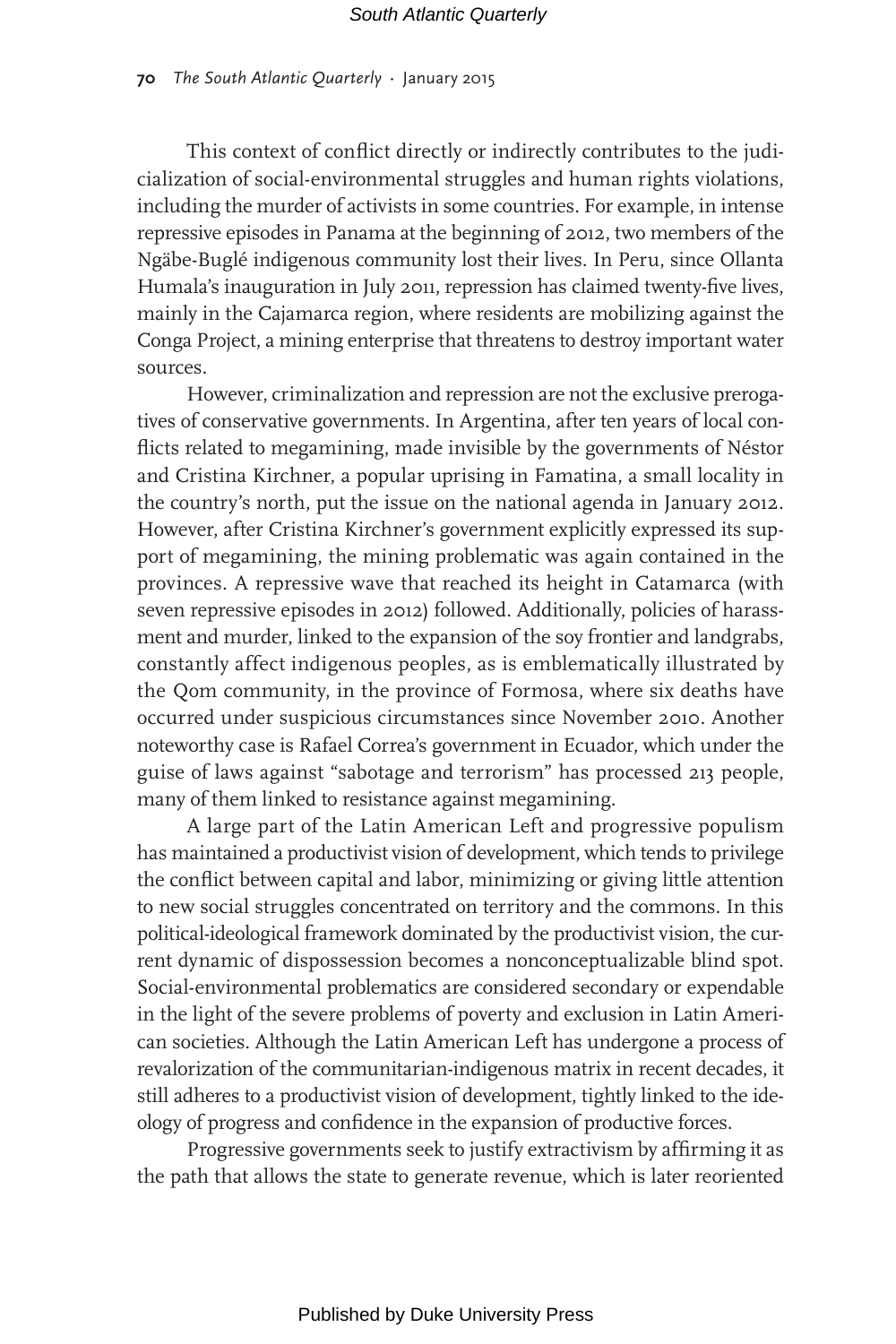toward the redistribution of income and domestic consumption or, rather, toward activities with more value-added content. This discourse, whose real reach must be analyzed on a case-by-case basis, seeks to oppose social issues (redistribution) to environmental issues in a reductionist way, leaving out complex and essential discussions that would strategically link the problematics of development, the environment, and democracy. Toward this end, I am interested in four issues.

First, within the framework of the commodities consensus, Latin American progressive governments have opted for a predatory type of extractivism, as demonstrated by the enormous multiplication of development programs based on large-scale extractive projects (gas, soy, oil, and minerals), whose social, environmental, cultural, and political consequences are systematically denied or minimized. Due to the characteristics of territorial appropriation and new social, ethnic, and gender-based inequalities, these extractive projects can only be imposed through a troubling setback in human rights and freedoms. The association between extractivism and the decrease in democracy becomes a recurrent event: without social license, without consulting populations, without environmental controls, and with little state presence or even with it, governments tend not only to empty the already bastardized concept of sustainability of all content but also to manipulate forms of popular participation, seeking to control collective decision making.

Second, the predatory extractivism described above entails the consolidation of unsustainable development models in the medium and long term, or rather models of bad development (*maldesarrollo*; Dumont and Mottin 1982; Shiva 1988; Tortosa 2011). For René Dumont and Marie France Mottin, bad development was an explicit reference to Latin America, related to a paradox: a subcontinent that demonstrated considerable growth in terms of productive forces and the wealth produced, important industry, gigantic cities, and with more contamination and gridlock than developed countries, in short, a misuse of natural resources and labor power. Thus inequality, waste, and plundering, among other things, configured what Dumont and Mottin called bad development, without wishing to oppose it to a supposed ideal development by Europe and the United States. Bad development refers to problems "that affect the system as a whole and that represent a decrease in the satisfaction of human needs and/or in people's opportunities" (Unceta Satrústegui 2009: 14). This concept then contains a double component: it is an observable—referring to the empirical—diagnostic; it is also a critical reading—what is undesirable as a society. In the context of asymmetrical globalization, where the dynamic of dispossession is central, the concept of bad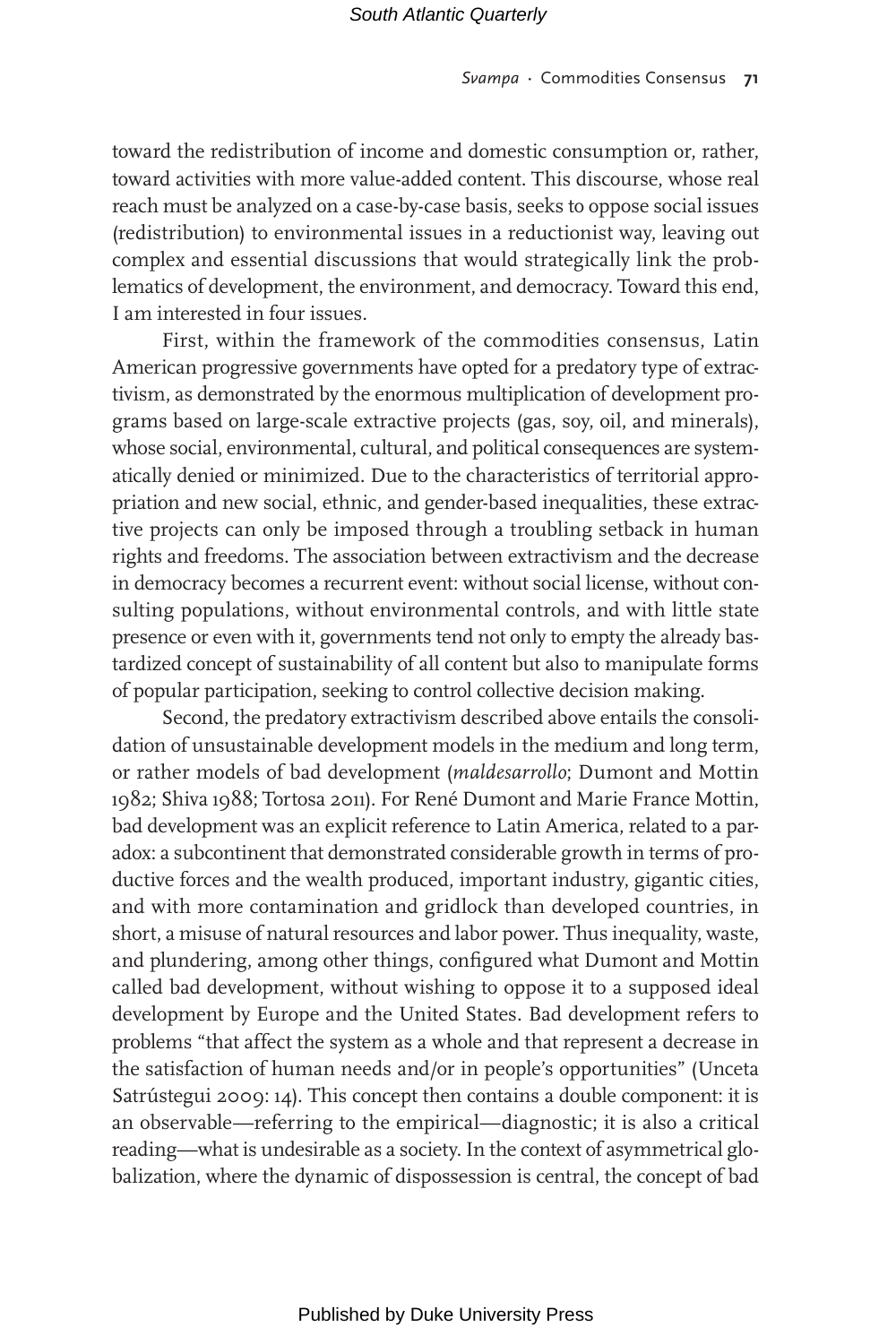development becomes relevant again to illuminate both the failure of development programs (as an ideal, a promise), that is, their unsustainable character, and the different dimensions of "bad living" (Tortosa 2011: 41), which can be observed in Latin American societies as resulting from the advancing frontiers of extractivism.

Third, in the framework of the commodities consensus and in the name of "comparative advantage," Latin American governments promote a model of inclusion tied to consumption, where the figure of the citizenconsumer overdetermines the imaginary of *buen vivir*. The short-term coupling of the state's advance, economic growth, and the citizen-consumer model appears as the condition of possibility for governments to have electoral success and remain in power. Additionally, as Ulrich Brand and Markus Wissen (2013) argue, the social imaginaries and patterns of consumption consolidated in our societies today (in the global North as well as the South) have given way to a hegemonic mode of life tied to certain ideas about progress that permeate our language, practices, and daily life and on which understandings of quality of life and social development are based. In Latin America, the central wager that progressive governments place on the citizen-consumer model, based on the hegemonic imperial mode of living, reinforces the refusal to consider any hypothesis or scenario of transition and gradual exit from extractivism. Also, given the predominance of an imperial mode of living, which encourages consistency between certain patterns of production and consumption, it is notoriously difficult to create a connection or social and geopolitical articulation between different struggles (social and ecological, urban and rural, among others) and their emancipatory languages.

Fourth, unlike during its first years, the commodities consensus has stopped being a tacit agreement that embarrassingly links extractive progressivism to liberal neodevelopmentalism. On the one hand, progressive governments have recently been consolidating a conspiracy hypothesis, which emphasizes the interested action of outside agents and foreign NGOs. On the other hand, in the heat of territorial and environmental conflicts, they have assumed a belligerently developmentalist discourse, accompanied by a practice of criminalizing resistance. This link between discourse and practice even occurs in those countries that had awoken the most expectations of change, such as Bolivia, illustrating the evolution of progressive governments toward more traditional models of domination (in many, linked to the classic nation-state model). Although various episodes anticipated the collision between the indigenous narrative and extractivist practice, in Bolivia the turning point occurred between 2010 and 2011, with the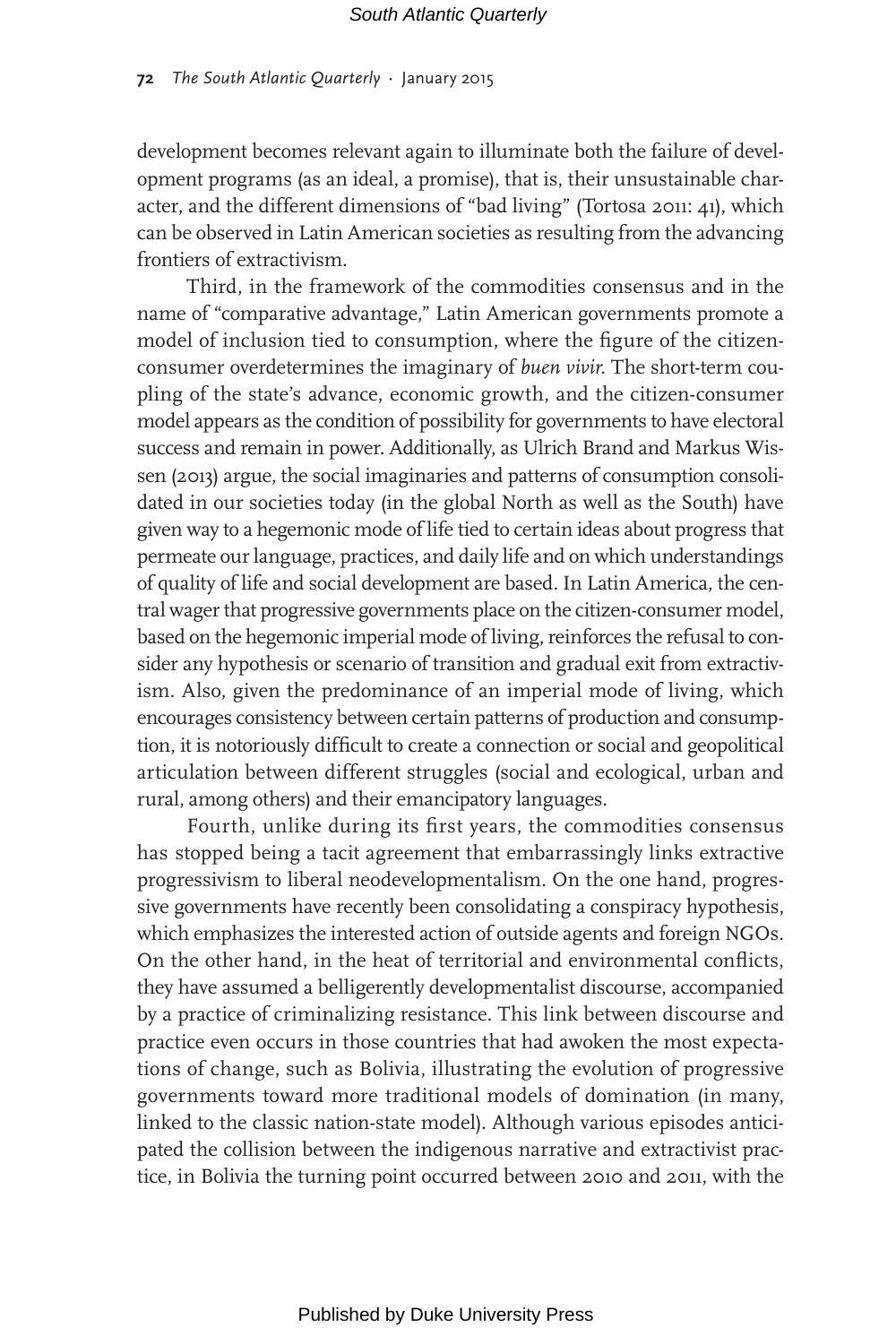Isiboro Sécure National Park and Indigenous Territory (TIPNIS) conflict, as a result of the construction of the Villa Tunari–San Ignacio highway. The TIPNIS has been a natural reserve since 1965 and in 1990 was recognized as indigenous territory, the habitat of Amazonian peoples. The highway was to open the door to extractive projects that, with or without Brazil as a strategic partner, would have negative social, cultural, and environmental consequences. Ultimately, the escalation of the conflict between indigenous and environmental groups and the government included various marches from the TIPNIS to La Paz, as well as a dark repressive episode and the formation of rural indigenous peoples', social, and environmental organizations in a multisector block with the support of poor urban sectors. Finally, in 2012, Evo Morales's government called for a consultation of the TIPNIS communities. In its official report it claimed that 80 percent of the consulted communities approved the highway's construction. However, an April 2013 report from the Catholic Church, in conjunction with the Permanent Human Rights Assembly of Bolivia, indicates that the consultation "was not free nor in good faith, and also did not comply with standards of prior consultation and was carried out with bribes" (FIDH 2013).

The TIPNIS conflict yielded two important conclusions. First, in the virulent and politicized context of an escalating conflict, the possibility of obtaining indigenous peoples' free, prior, and informed consent—as established by Convention 169 of the International Labour Organization in 1989—inevitably becomes very improbable, and the definition if its procedures, mechanisms, and topics ends up being very controversial. Second, the TIPNIS conflict shut out the government's discourse in regard to what it understands by development, which Vice President Álvaro García Linera aimed to defend in his book *Geopolitics of the Amazon* (2012). For García Linera, without extractivism to sustain social programs the government would fail, leading inevitably to the return of the Right. Thus the ideological placement of resistance is clear—critiques of neoextractivism are openly accused of promoting a "colonial environmentalism." Similar situations have occurred since 2009 in Ecuador with the growth of megamining and in Brazil, following the conflict sparked by the construction of the Belo Monte megadam. In both cases, the governments opted for using a nationalist language and ignoring the issue, negating the legitimacy of claims and attributing them either to "infantile ecologism" (Ecuador) or to the actions of foreign NGOs (Brazil).

In short, the campesino, indigenous, and new social-environmental movements are located on a difficult battlefield. On the one hand, they must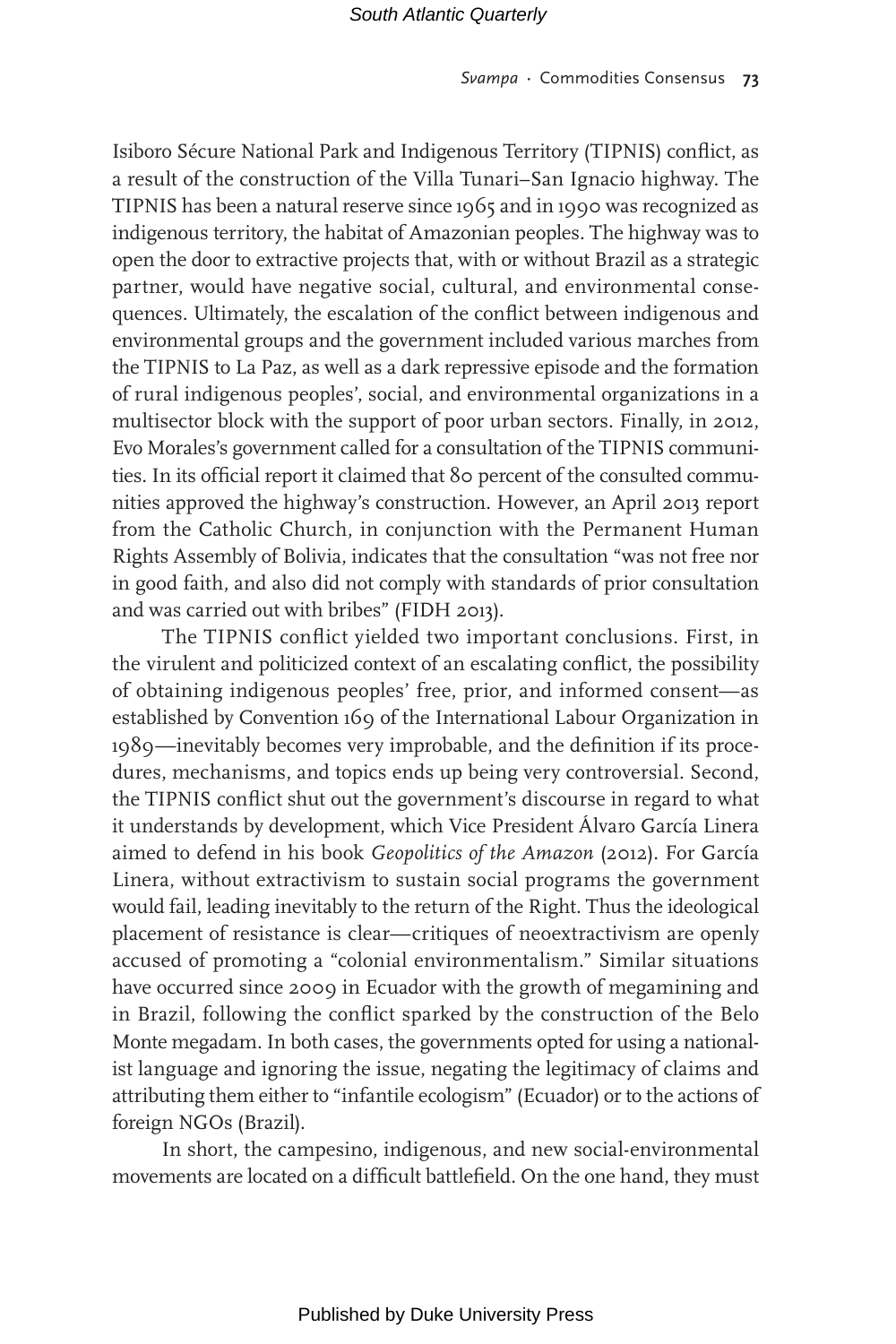directly confront the global action of large transnational corporations, which have clearly become the hegemonic actors of the extractive-export model in this new stage of capital accumulation. On the other hand, they must also confront the general orientations and politics of popularly elected progressive governments that, for the most part, believe that in the current international conjuncture extractive industries constitute the most rapid path—if not the only path—toward progress and development. Finally, they must wage an immense and necessary cultural battle in the material as well as symbolic realms in relation to the hegemonic mode of life that has been generalized not only in the global North but also in the South.

## *Buen Vivir* **and the Rights of Nature**

Latin America has an important tradition of critical thought that derives its topics, theoretical talent, and power from current social and political conflicts, in other words, from the forms assumed by social, racial, territorial, and gender-based inequalities in peripheral societies. Ideas such as dependency and revolution, democracy and human rights, or, more recently, the plurinational state and *buen vivir*, among others, are categories of Latin American thought, inextricably linked to social and political struggles that traverse and structure different periods. Additionally, these ideas not only are supported and invoked by various critical currents and schools of Western modernity but also are derived from a Latin American tradition usually denied or made invisible in epistemological terms, for example, in respect to vernacular knowledges or the cosmological visions of indigenous peoples.

The commodities consensus has opened a breach, a profound wound, in Latin American critical thought, which was much more united during the 1990s against the monopolistic character of neoliberalism as an ideological powerhouse. Consequently, diverse tendencies presently exist, among them the need to distinguish between positions proposing a "sensible and rational" capitalism capable of combining extractivism and progressivism and critical positions that openly challenge extractivism and current models of bad development, proposing an alternative paradigm that centers on disputed concepts, such as *buen vivir*, the rights of nature, the commons, and the ethics of care.

One of the most mobilizing concepts is *buen vivir*, in Kichwa *sumak kawsay*, in Aymara *suma qamaña*, and in Guaraní *ñandareko*. The concept proposes new forms of relation between human beings and nature and among human beings (Acosta 2010a). Highlighted in the framework of this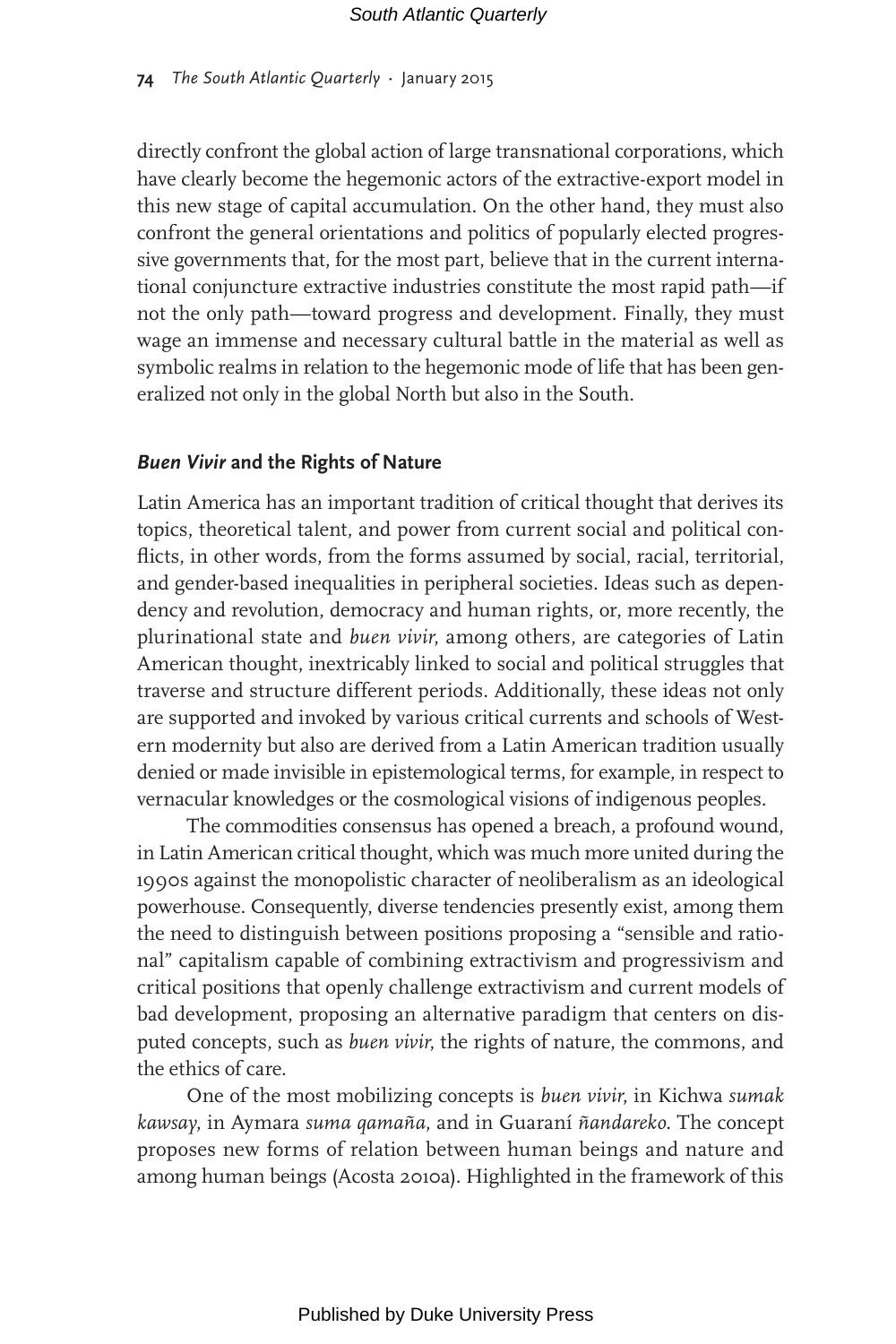new civilizational paradigm are the abandonment of the idea of development as unlimited economic growth, a sustainable solidarity economy, and the egalitarian prioritization of other ways of valuing activities and goods beyond financial considerations, in short, a deepening of democracy. The vision also revolves around the recognition of the rights of nature (Gudynas 2011a), which supposes not a virgin nature but rather respect for nature's existence and the maintenance and regeneration of its vital cycles, structure, functions, and evolutionary processes, the defense of life systems.

The rights of nature propose a profound civilizational change that questions the dominant anthropocentric logic and become a vanguard response in the face of the current civilizational crisis. In line with the proposal of *buen vivir* or *sumak kawsay*, they are about building a society based on the harmony of relationships between human beings and nature. Thus if development aims to "Westernize" life on the planet, *buen vivir* rescues diversity; it values and respects "the other" (Acosta 2010b).

This recognition has various consequences. First, the new paradigm points to a progressive and indispensable process of the decommodification of nature. Second, dignity, the foundation of human rights, presupposes that all human beings have an intrinsic value. The paradigm of the rights of nature also recognizes the intrinsic value of nature itself independent from human valorization (Gudynas 2011a; Svampa and Viale 2014). Third, nature as a subject of rights demands a relationship of equality and respect. Equality must transcend the human to recognize in nature a life that must be respected, a necessary interrelation between humanity and nature, humanity as part of nature. Fourth, recognizing the rights of nature encourages the establishment of another field of justice: ecological justice, whose objective would be not to charge fines for damages but rather to engage in environmental recomposition independent of its economic cost. Criteria for such justice focus on ensuring vital processes and not economic compensation (Gudynas 2011a: 273–74).

The debate around the rights of nature was put on the agenda by Ecuador's new constitution. There, nature appears as a subject of rights, defined as "the right for its existence to be fully respected, as well as the maintenance and regeneration of its vital cycles, functions and evolutionary processes" (article 71). Nonetheless, this tendency, which started in Latin America, is not globally shared, nor is it the majority view (Svampa and Viale 2014). As at the 1992 Earth Summit held in Rio de Janeiro, known as Rio 92, where the model of "sustainable development" triumphed over other forms of conceiving the relationship between humanity and nature, at the 2012 summit,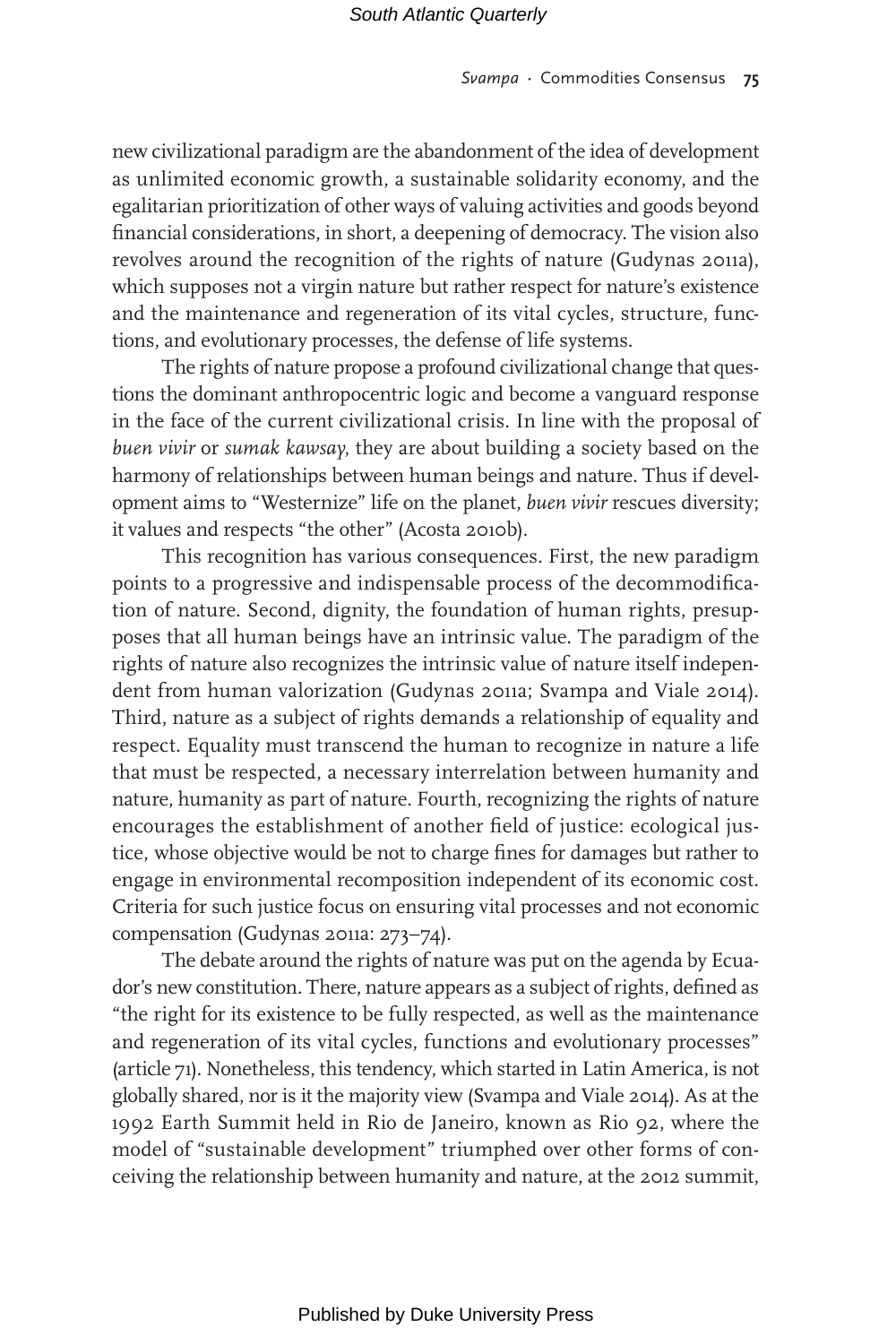Rio +20, the national states endorsed the document "The Future We Want," whereby the "green economy" achieved global consensus in the international community, at the expense of concepts such as the rights of nature and *buen vivir*, promoted by the Latin American social movements.

# **From Defense of the Common to a Communal Ethos**

The concept of the common appears today as key in the search for an emancipatory paradigm in the new grammar of social movements in the global North, where struggle is defined against policies of adjustment and privatization (neoliberalism), as well as in countries of the South, where struggles confront developmentalist neoextractivism. The resurgence of interest in the commons from different disciplinary and scientific perspectives (including, among others, climate change, cities, digital commons, protection of water, seeds, scientific production, and cultural patrimony) also coincided with recognition of the work of economist Elinor Ostrom—winner of the 2009 Nobel Prize in Economic Sciences—which gave special attention to the existence of common goods and spaces that do not inevitably lead to the overexploitation of resources and the loss and erosion of that patrimony (Subirats 2011).

In Latin America, struggles for the common are usually marked by the defense of seeds, the protection of water, and generally natural goods and territory as a space of collective life and the ecosystem. On one level, common goods are not understood as *commodities*, as pure merchandise, nor are they exclusively understood as *strategic natural resources* or *the public good*, as different progressive governments seek to define them. Beyond their differences, each of these languages imposes a utilitarian or instrumental conception, which implies ignoring other attributes and valorizations that cannot be represented through a market price. The affirmation of the common remits the necessity of maintaining certain resources and goods outside the market that, because of their character as natural, social, or cultural patrimony, belong to the community and possess a value beyond any price (Svampa 2013a).

Beyond utilizing the concept of common goods (principally in the cases of the Ecuadorian and Bolivian governments), governmental narratives oscillate between the vision of natural resources as commodities and their redefinition as strategic natural resources. This second register connects the dispute over forms of territorial construction, given the progressive narrative's tendency to affirm a statist concept of territory converging in the idea of "productive territory" with a classical developmentalist narrative. Finally, the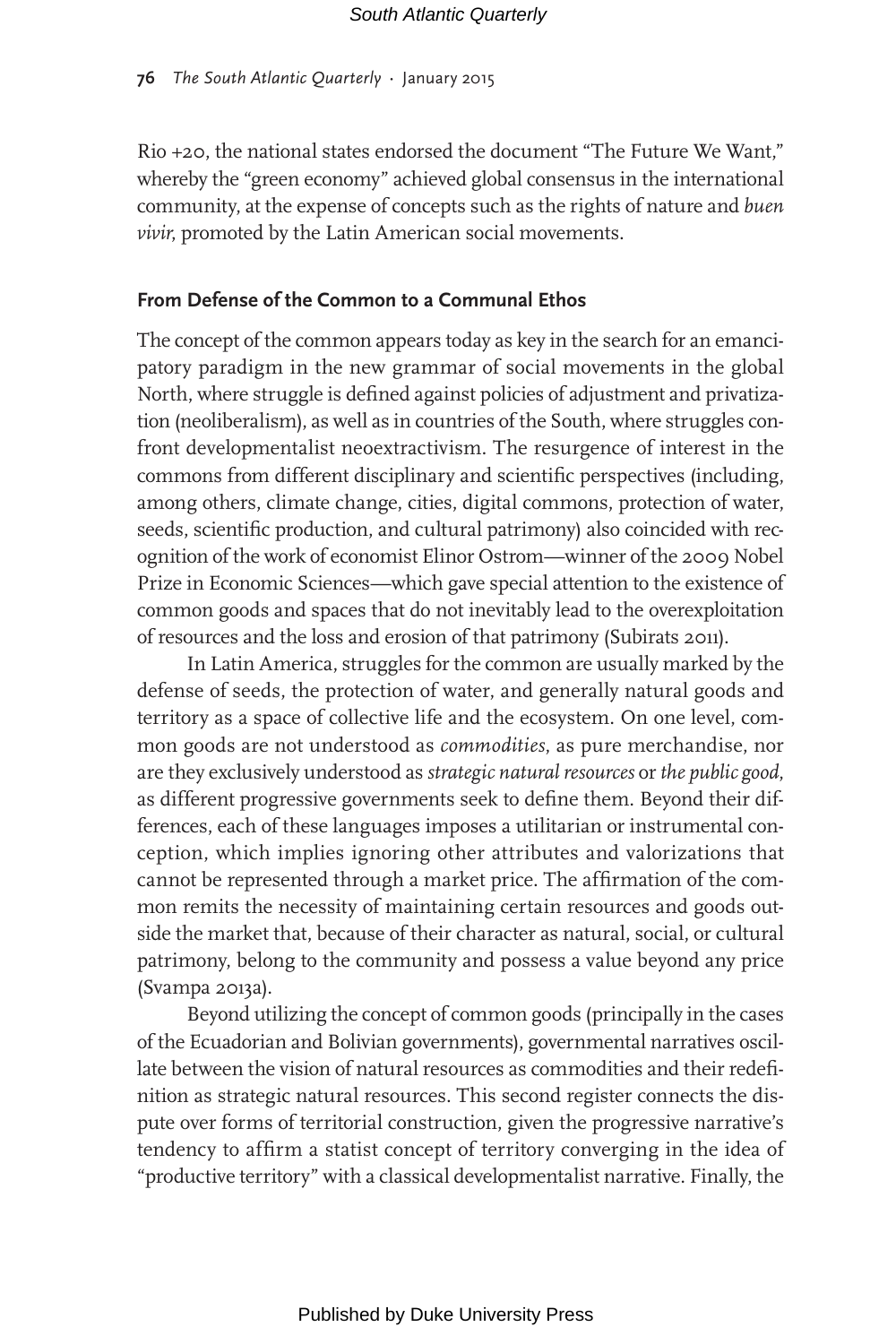notion of common goods is also different from public goods, which are the dominion of the state and therefore are subject to states exercising their jurisdiction without obligation to consult communities.

On a second level, the notion of the common poses a different view of social relations, based on the configuration or emergence of spaces and forms of social cooperation and the use and enjoyment of the common, in the spirit of what Gustavo Esteva (2007) characterized a few years ago as "spheres of communality" or what could be called, as freely inspired by Ecuadorian Bolívar Echeverría (2002), a communal ethos (Linsalata 2011). In the current moment, confronted by the encroachment and sequestering of the common, faced with the generalized capitalist fact in its phase of dispossession and commodification of life, new resistances manifest themselves through the emergence of spaces of community and alternative forms of sociability, that is, of fields of collective experimentation that reclaim the production and reproduction of the common, beyond the state and the market. In short, what is referred to as a communal ethos is inserted into a confrontational dynamic. Paraphrasing Echeverría, this ethos aims to structure the lifeworld in reference to a qualitatively defined "telos" that acts based on the use value of things, their practical consistency, as opposed to capitalism's structuring principle, which emanates from exchange value and becomes autonomous as capital-value.

The notion of a *communal ethos* allows us to consider preexisting communitarian elements in Latin America as well as the current political dimensions of resistance oriented toward radical democracy. We should remember that peripheral societies have historically been factories of solidarity. Situated outside the formal market and confronted with the state's absence, a large part of the popular sectors have had to develop and reproduce themselves through self-managed structures of cooperation. In the Andean world (Bolivia, Peru, and Ecuador), the persistence of the "community" form tends to be the key for explaining the actualization and recreation of networks of cooperation and interdependence. Whereas in urban contexts of rootlessness (Argentina, Venezuela, or Brazil), marked by unequal modernization, the preexisting communal ethos—if it exists—is weak, and therefore new solidarities need to be generated.

Last but not least, what we understand by communal ethos is very close to another perspective, that of the *ethics of care*, which is advocated by ecofeminism and feminist economy and highlights the parallels between the exploitation of women and the exploitation of nature, through invisibilized and nonrecognized reproductive labor (León 2009). The ecofeminist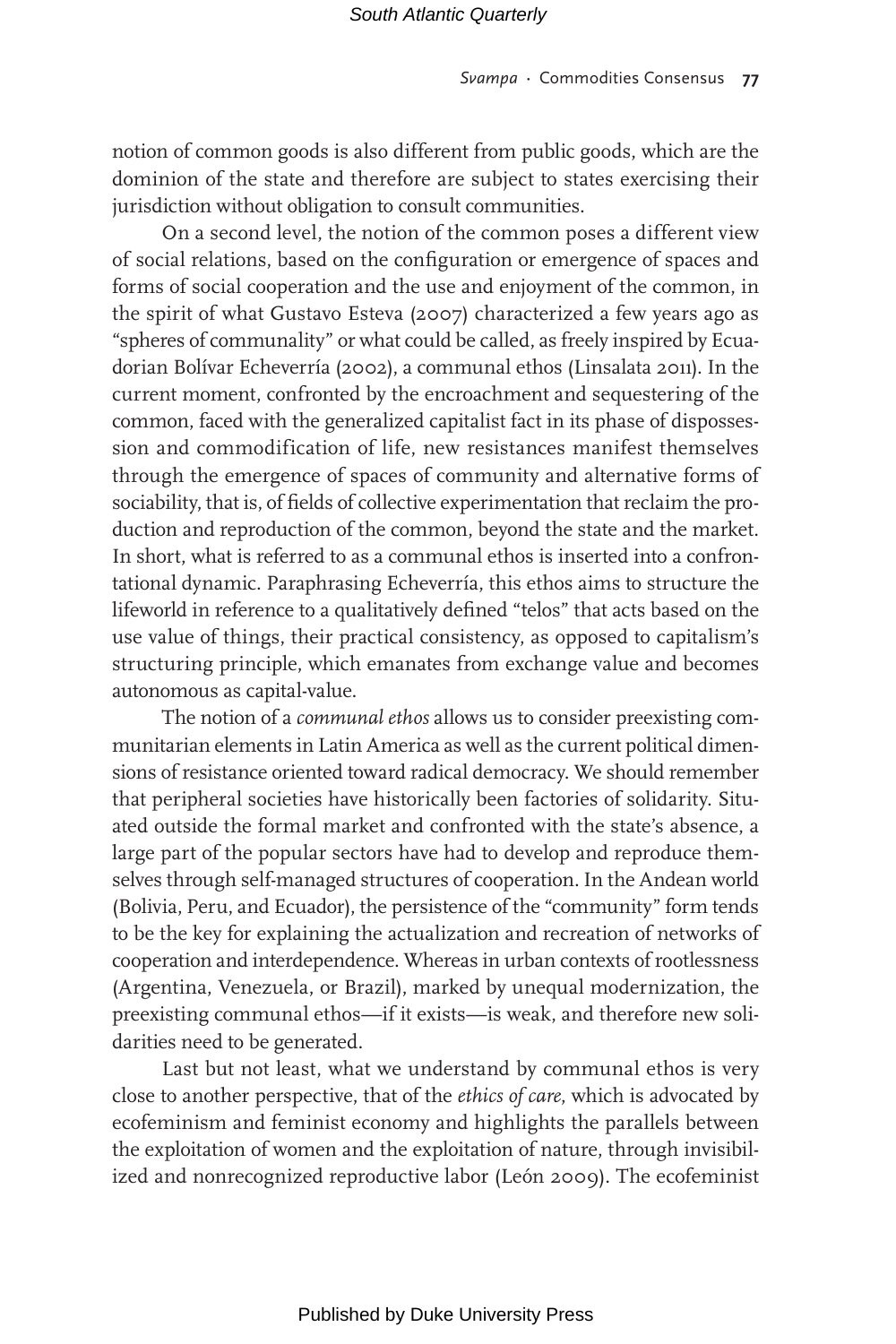perspective proposes the elimination of female marginalization through the social recognition of the values attributed to women and the need for understanding the social presence of those values, linked to the ethics of care, as the foundation of a new paradigm that would change the current state of relationships between humans and nature. In its newer versions, which avoid an essentialist equation of woman with nature, ecofeminism presents the culture of care as the main inspiration of a socially and ecologically sustainable society, through values such as reciprocity, cooperation, and complementarity (Pascual Rodriguez and Herrero López 2010).

## **Transition and Postextractivism**

Debates about alternatives to the dominant development model and its link to asymmetrical globalization in Latin America are neither new nor unique. But the size and pace of the projects currently being implemented in Latin American countries have put diverse organizations, activists, and intellectuals on high alert over the need to elaborate viable alternative proposals that, while taking into account existing exemplary models (case studies, local and regional economies, and experiences of indigenous communities) are also viable at a more general level. Thus in various Latin American countries debates about alternatives to neoextractivism are already taking place.

Prominent are the efforts of the Permanent Working Group on Alternatives to Development (Grupo Permanente de Trabajo sobre Alternativas al Desarrollo) (Lang et al. 2013), funded by the Rosa Luxemburg Foundation, where academics and activists representing different organizations and various countries in Latin America (Bolivia, Ecuador, Venezuela, Argentina, and Uruguay, among others) and Europe (Germany and Austria) intervene. This group proposes a discussion of ways out of extractivism, which implies thinking about transitional scenarios, from two different levels of action: first, a set of public policies acting on a macro-social and global level and, second, intervention on a local and regional scale aiming to detect, value, and empower already existing cases of alter development.

One of the most interesting and complete proposals has been elaborated by the Latin American Social Ecology Center (Centro Latino Americano de Ecologia Social, or CLAES), under the leadership of Uruguayan Eduardo Gudynas (2011b), which argues that transition requires a set of public policies for rethinking the articulation between the environmental question and the social question. Furthermore, it considers that a set of "alternatives"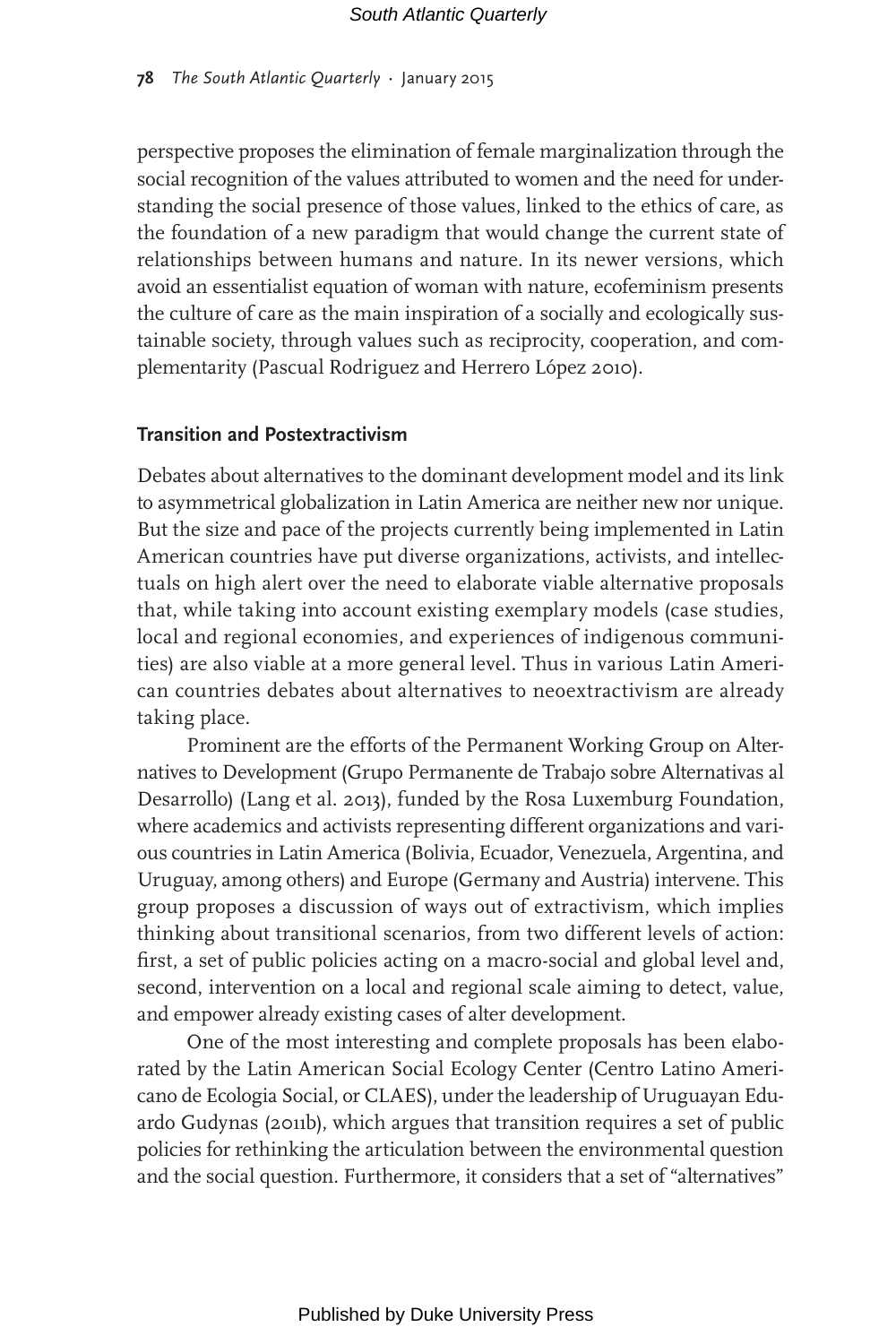within conventional development is insufficient to oppose extractivism and that therefore it is necessary to consider and elaborate "alternatives to development." Last, it stresses that this discussion should take place on regional terms and on a strategic horizon of change, on the order of what indigenous people call *buen vivir*. Working in the Peruvian context, economists Pedro Francke and Vicente Sotelo (2011) demonstrated the viability of a transition to postextractivism through the combination of two measures: tax reform (higher taxes on extractive activities or taxes on mining windfall profits) for increased tax revenue and a mining-oil-gas moratorium for projects initiated between 2007 and 2011. With this exercise, starting from the combination of taxing extraordinary profits and suspending extractive projects, Francke and Sotelo showed that, far from losing tax revenue, the national state would collect much more.

In the field of the Latin American social, community, and solidarity economy, a wide range of possibilities and experiences must be explored. Doing so implies a prior necessary work of valuing those other economies, as well as strategic planning to empower alternative local economies (agroecology and social economy, among others) throughout Latin America. Today the definition of what is a "better life" appears associated with the democratization of consumption, in the frame of the dominant imperial mode of life, rather than the need for cultural change, in respect to consumption and the relationship with the environment, based on a different theory of social needs.

In conclusion, numerous challenges, paradoxes, and ambivalences confront Latin American thought today, linked to the process of the environmentalization of social struggles and, more precisely, to the more radical strands of critical thought. However, the discussion about the common and the transition to postextractivism has opened and is one of the most important debates for all of our societies.

—Translated by Liz Mason-Deese

#### **References**

- Acosta, Alberto. 2010a. "El Buen Vivir en el camino del post-desarrollo: Una lectura desde la Constitución de Montecristi" ("Buen Vivir on the Road to Post-Development: A Reading from the Montecristi Constitution"). Policy Paper 9. Quito, Ecuador: Fundación Friedrich Ebert, FES-ILDIS. library.fes.de/pdf-files/bueros/quito/07671.pdf.
- Acosta, Alberto. 2010b. "Toward the Universal Declaration of Rights of Nature: Thoughts for Action." *AFESE Journal*, August 24. therightsofnature.org/wp-content/uploads/pdfs /Toward-the-Universal-Declaration-of-Rights-of-Nature-Alberto-Acosta.pdf.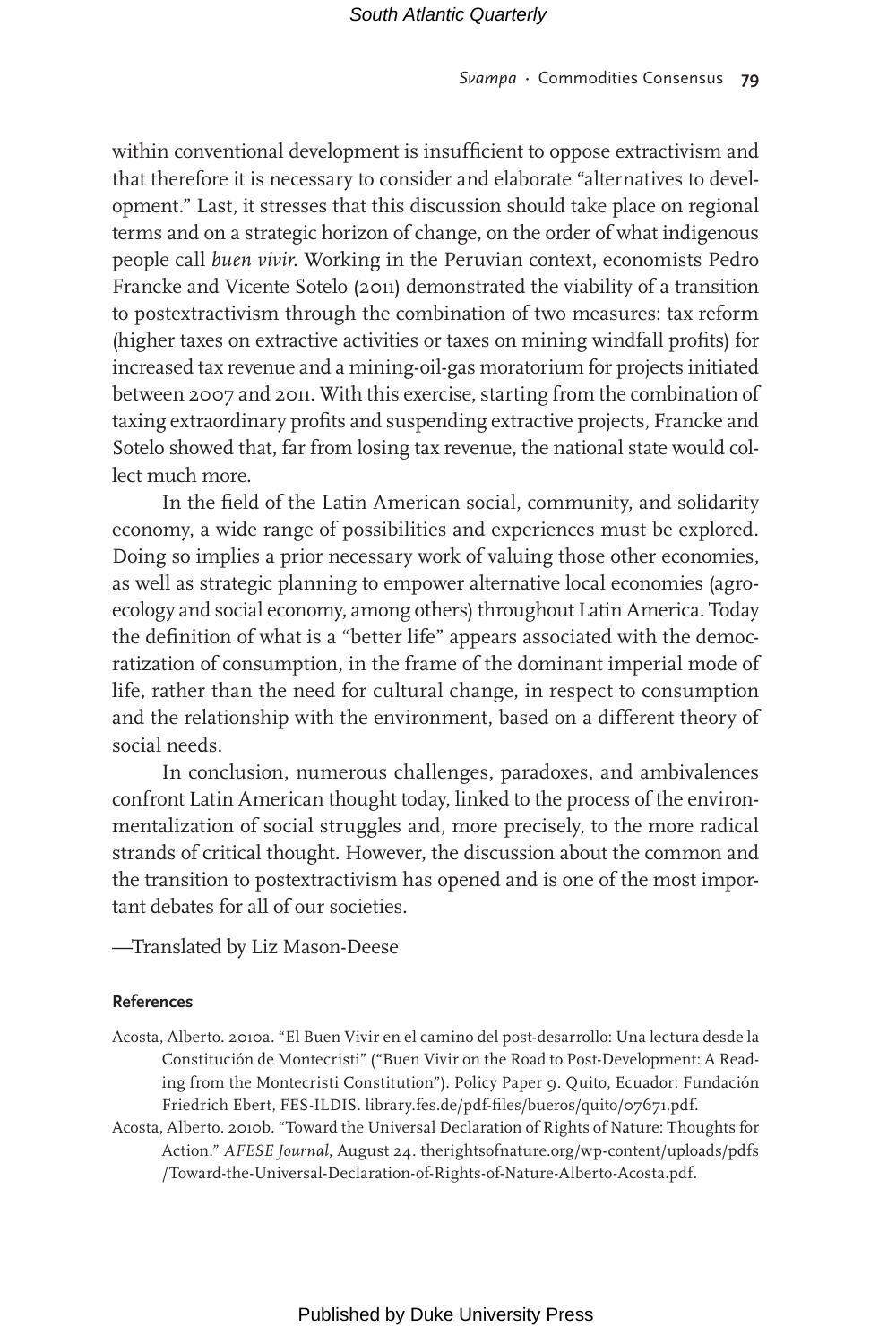- Brand, Ulrich, and Markus Wissen. 2013. "Crisis and Continuity of Capitalist Society-Nature Relationships: The Imperial Mode of Living and the Limits to Environmental Governance." *Review of International Political Economy* 20, no. 4: 687–711.
- Colectivo Voces de Alerta. 2011. *15 mitos y realidades sobre la minería transnacional en Argentina* (*Fifteen Myths and Realities about Transnational Mining in Argentina*). Buenos Aires, Argentina: Editorial El Colectivo-Ediciones Herramienta.
- Dávalos, Pablo. 2013. "Extractivismo y teoría de las instituciones" ("Extractivism and Institutional Theory"). *América Latina en movimiento*, April 4. alainet.org/active/63014.
- Dumont, René, and Marie France Mottin. 1982. *El mal desarrollo en América Latina (México, Colombia, Brasil)* (*Bad Development in Latin America [Mexico, Colombia, and Brazil]*). Mexico City: Panorama.
- Echeverría, Bolívar. 2002. *La clave barroca de la América Latina* (*The Baroque Key to Latin America*). Paper presented at the Lateinamerika-Institut of Freie Universität Berlin. www.bolivare.unam.mx/ensayos/La%20clave%20barroca%20en%20America%20 Latina.pdf.
- Esteva, Gustavo. 2007. "Commons: Más allá de los conceptos de bien, derecho humano y propiedad" ("Commons: Beyond Concepts of Goods, Human Rights, and Property"). Interview by Anne Becker, Mexico City, December. es.scribd.com/doc/102787299 /Esteva-Entrevista-Commons.
- FIDH (International Federation for Human Rights). 2013. "FIDH and APDHB Call for the Respect of the Right of the TIPNIS Indigenous Communities to a Prior, Free, Informed, Concerted, and Good Faith Consultation." May 6. www.fidh.org/en/americas/bolivia /fidh-and-apdhb-call-for-the-respect-of-the-right-of-the-tipnis-indigenous-13238.
- Francke, Pedro, and Vicente Sotelo. 2011. "Transiciones: Post extractivismo y alternativas al extractivismo en el Perú" ("Transitions: Postextractivism and Alternatives to Extractivism in Peru"). In *Transiciones, postextractivismo y alternativas al extractivismo en Perú*, edited by Alejandra Alayza and Eduardo Gudynas, 131–35. Lima: Ediciones del CEPES.
- García Linera, Álvaro. 2012. "Geopolitics of the Amazon: Landed-Hereditary Power and Capitalist Accumulation." Translated by Robert Fidler. *Climate and Capitalism*. climateandcapitalism.com/wp-content/uploads/sites/2/2013/01/Geopolitics-of-the -Amazon-A4.pdf .
- Gudynas, Eduardo. 2010. "The New Extractivism of the Twenty-First Century: Ten Urgent Theses about Extractivism in Relation to Current South American Progressivism." Americas Program Report. Washington, DC: Center for International Policy.
- Gudynas, Eduardo. 2011a. "Los derechos de la Naturaleza en serio" ("The Rights of Nature Seriously"). In *La Naturaleza con derechos: De la filosofía a la práctica (Nature with Rights: From Philosophy to Practice*), edited by Alberto Acosta and Esperanza Martínez, 239–86. Quito, Ecuador: Abya Yala.
- Gudynas, Eduardo. 2011b. "Más allá del nuevo extractivismo: Transiciones sostenibles y alternativas al desarrollo" ("Beyond the New Extractivism: Sustainable Transitions and Alternatives to Development"). In *El desarrollo en cuestión: Reflexiones desde América Latina* (*Development in Question: Reflections from Latin America*), edited by Fernanda Wanderley, 379–410. La Paz, Bolivia: Oxfam and CIDES-UMSA.
- Harvey, David. 2004. "The 'New' Imperialism: Accumulation by Dispossession." *Socialist Register* 40: 63–87. socialistregister.com/index.php/srv/article/view/5811#.U17RffldU2s.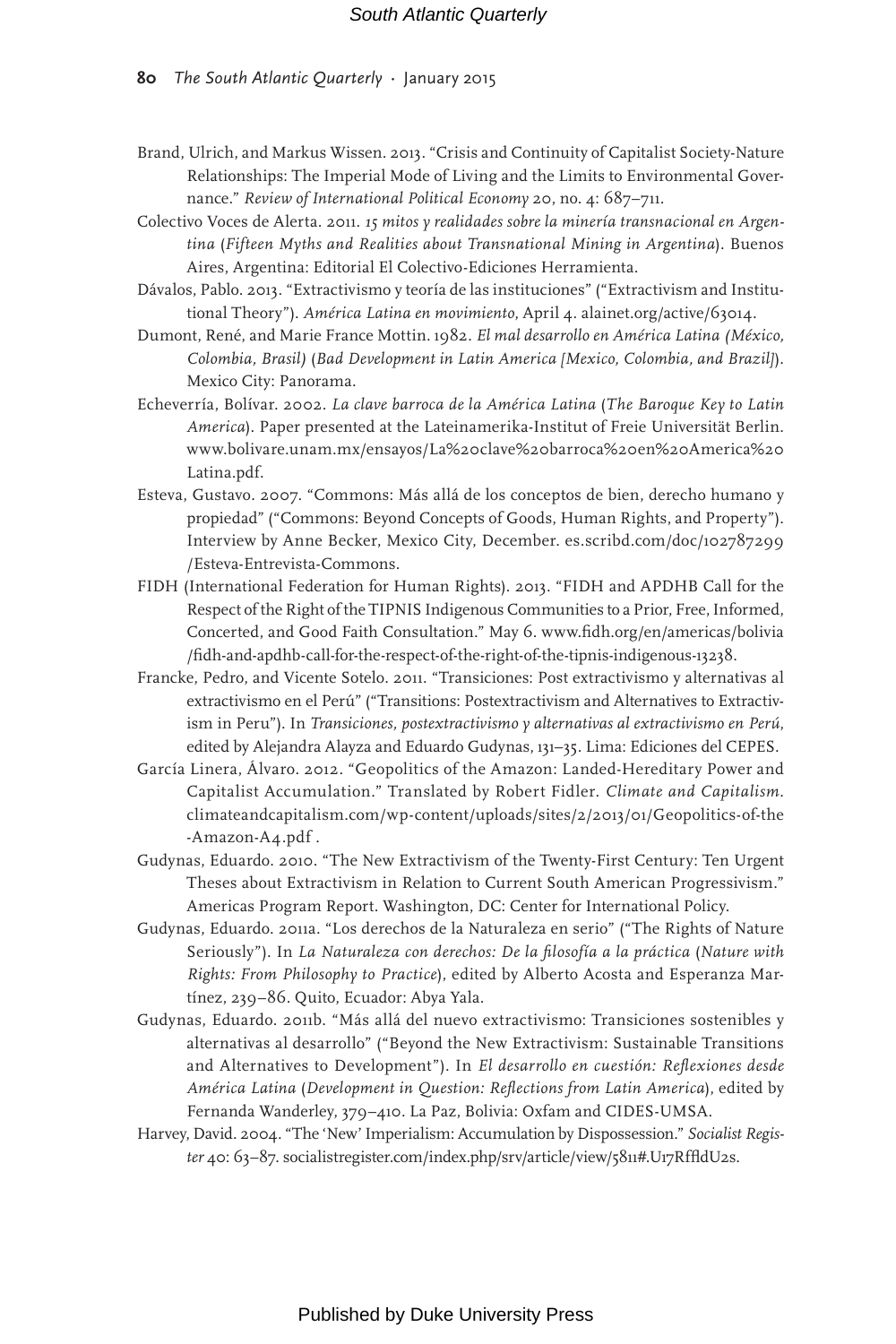- Lang, Miriam, et al., eds. 2013. *Beyond Development: Alternative Visions from Latin America*. Amsterdam: Transnational Institute/Rosa Luxemburg Foundation.
- Leff, Enrique. 2006. "La ecología política en América Latina: Un campo en construcción" ("Political Ecology in Latin America: A Field under Construction"). In *Los tormentos de la materia: Aportes para una ecología política latinoamericana* (*The Torments of Matter: Contributions to a Latin American Political Ecology*), edited by Héctor Alimonda. Buenos Aires, Argentina: Consejo Latinoamericano de Ciencias Sociales.
- León, Magdalena. 2009. "Cambiar la economía para cambiar la vida: Desafìos de una economía para la vida" ("Changing the Economy to Change Life: Challenges for an Economy in the Service of Life"). In *El buen vivir: Una vía para el desarrollo* (*Good Living: A Way for Development*), edited by Alberto Acosta and Esperanza Martínez, 63–69. Quito, Ecuador: Abya Yala.
- Linsalata, Lucía. 2011. "De comunarios y vecinos: El ethos comunal en la política boliviana; Una reflexión acerca de las formas comunales de la política en el mundo aymara contemporáneo" ("Of Community Members and Neighbors: The Communal Ethos in Bolivian Politics; A Reflection on the Communal Forms of Politics in the Contemporary Aymara World"). Master's thesis, National Autonomous University of Mexico.
- Machado Aráoz, Horacio. 2012. "Naturaleza mineral: Una ecología política del colonialismo moderno" ("Mineral Nature: A Political Ecology of Modern Colonialism"). PhD diss., National University of Catamarca, Argentina.
- Maquet, Paul. 2013. *Mitos y realidades de la minería en el Perú. Una guia para desmontar el imaginario extractivista* (*Myths and Realities of Mining in Peru: A Guide to Removing the Extractivist Imagination*). Lima: Programa Democracia y Transformación Global.
- Martínez-Alier, Joan. 2003. *The Environmentalism of the Poor: A Study of Ecological Conflicts and Valuation*. Northampton, MA: Edward Elgar.
- OCMAL (Observatorio de Conflictos Mineros en América Latina). 2011. *Cuando tiemblan los derechos: Extractivismo y criminalización en América Latina* (*When Rights Tremble: Extractivism and Criminalization in Latin America*). Quito, Ecuador: OCMAL. www .conflictosmineros.net/biblioteca/publicaciones/publicaciones-ocmal/cuando-tiemblan -los-derechos-extractivismo-y-criminalizacion-en-america-latina/download.
- Pascual Rodriguez, Marta, and Yayo Herrero López. 2010. "Ecofeminismo, una propuesta para repensar el presente y construir el futuro" ("Ecofeminism, a Proposal for Rethinking the Present and Constructing a Future"). *Boletín ECOS* (*Bulletin ECOS*), no. 10. www .fuhem.es/media/cdv/file/biblioteca/Boletin\_ECOS/10/ecofeminismo\_propuesta \_repensar\_presente.pdf.
- Rodríguez, José Luis. 2014. "Coyuntura económica y social en Amèrica Latina y el Caribe" ("The Economic and Social Conjuncture in Latin America and the Caribbean"). *La Jiribilla: Revista de Cultura Cubana*, no. 664. www.lajiribilla.cu/articulo/6830/coyuntura -economica-y-social-de-america-latina-y-el-caribe.
- Santos, Boaventura de Sousa. 2007. *La reinvención del estado y el estado plurinacional* (*The Reinvention of the State and the Plurinational State*). Cochabamba, Bolivia: Alianza Interinstitucional CENDA, CEJIS, CEDIB.

Shiva, Vandana. 1988. *Staying Alive: Women, Ecology, and Development*. London: Zed Books.

Subirats, Joan. 2011. "Algunos apuntes sobre la relación entre los bienes communes y la economía social y solidaria" ("Some Notes on the Relation between Common Goods